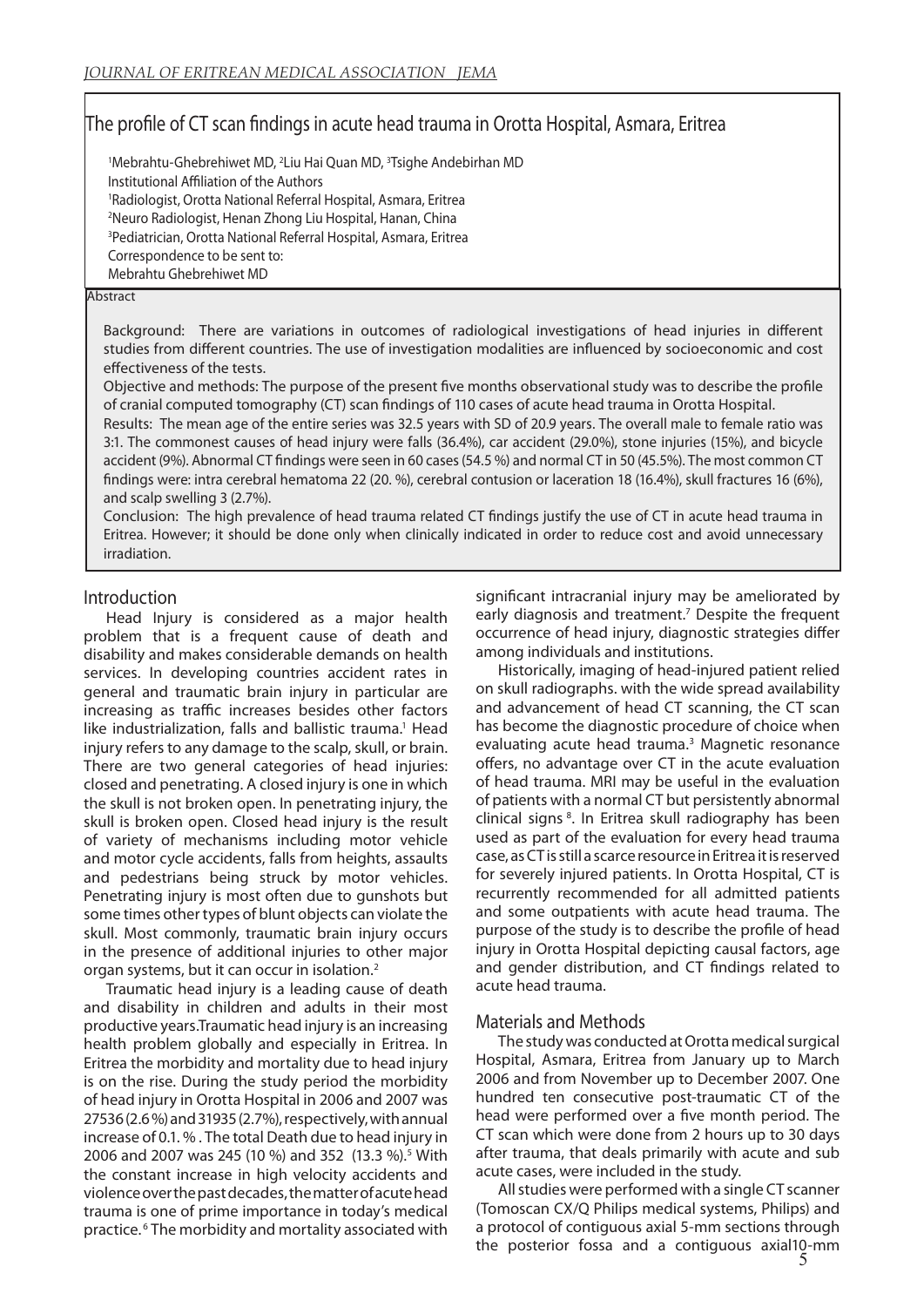### *JOURNAL OF ERITREAN MEDICAL ASSOCIATION JEMA*

sections to the vertex. Brain (window width, 80 HU; level, 40 HU), subdural (width, 350 HU; level, 40 HU), and bone (width, 3500 HU; level, 500 HU) windows were scanned in each patient. No contrast material was administered. For each patient who under went trauma related CT, the CT technologist recorded the patient information in the registration book.

The following Information was documented at the time of initial visit: age, gender, referring Hospital, clinical signs and symptoms, duration of head injury, nature of head injury (scalp, skull, intracranial); mode of injury (fall, road traffic accident, stone injury), CT findings, condition at presentation. Treatment received and outcome of the treatment were not studied. Data was

entered in excel where it is exported into statistical package for social science software (SPSS) version 12.0.

#### Results from the study

Eighty three (75.5%) patients were male and 27  $(24.5\%)$  were female (Sex ratio M: F = 3:1). Ages ranged from one year to 80 Years, with a mean age of 32.5years with SD 20.9. The highest frequency of head trauma occurred in the 21-30 year group (22.7%), followed by the age groups 11-20 years (20 %) and 31- 40 years (14.5%) (See Figure 1).

Figure 1: Age and sex distribution of the 110 head trauma patients



As shown in Figure 2, the most common causes of head injury were falls (36.4%), car accidents 29.0 %, stone injuries (15%) and bicycle accidents (9 %). Moreover, table 1 shows that 26. 4% of the patients were less than 16 years of age and 73.6 % were greater than 16 years of age. The medium age for each group of cause varied from 11- 49.5 to years. The same table shows that there was difference in the distribution of causes according to age and gender. (Table1).





Table 1: Causes of trauma according to age and gender

| S/<br>N        | Types of<br>accident    |                | Female |                | male | Mean<br>age | Sex<br>ratio | St. Dev<br>iation | Number         |      |
|----------------|-------------------------|----------------|--------|----------------|------|-------------|--------------|-------------------|----------------|------|
|                |                         | #              | $\%$   | #              | $\%$ |             |              |                   | #              | $\%$ |
| 1              | Fall                    | 8              | 29.6   | 32             | 38.6 | 31.6        | 4.0          | 2.9               | 40             | 36.4 |
| $\overline{2}$ | Car<br>accident         | 13             | 48.1   | 19             | 22.9 | 32.9        | 1.5          | 2.5               | 32             | 29.1 |
| $\overline{3}$ | <b>Stick</b>            | 1              | 3.7    | 5              | 6.0  | 43.3        | 5.0          | 3.3               | 6              | 5.5  |
| 4              | Stone                   | 3              | 11.1   | 14             | 16.9 | 24.5        | 4.7          | 2.7               | 17             | 15.5 |
| 5              | Bicycle<br>accident     | $\overline{2}$ | 7.4    | 8              | 9.6  | 42.0        | 4.0          | 3.1               | 10             | 9.1  |
| 6              | <b>Bullet</b><br>injury | $\overline{0}$ | 0.0    | $\overline{2}$ | 2.4  | 49.5        |              | 3.2               | $\overline{2}$ | 1.8  |
| $\overline{7}$ | Metallic<br>injury      | $\overline{0}$ | 0.0    | $\mathfrak{D}$ | 2.4  | 26.0        |              | 2.3               | $\overline{2}$ | 1.8  |
| 8              | Motor<br>vehicle        | $\overline{0}$ | 0.0    | 1              | 1.2  | 11.0        |              | 2.8               | 1              | 0.9  |
|                | Total                   | 27             | 100    | 83             | 100  | 32.5        | 3.1          | 20.9              | 110            | 100  |

Table 2 shows that of the 110 patients studied 6 different lesions related to head trauma were detected on CT Scans. Hematoma was the most common findings 22 (20.0 %), followed by cerebral contusion or laceration 18 (16.4%). 16 (14.6%) patients were with skull fracture both linear and depressed fracture, only 3 (2.7 %) were with scalp swelling. Hematomas were further subdivided as follows. 14 (63.6%) were subdural hematoma, followed by epidural hematoma 4 (18.2 %), inter ventricular hematoma 2 (9.1%) & subarachinoid Hemorrhage 2 (9.1%) .

| Table 2: CT findings of the patients |                                   |               |             |  |  |
|--------------------------------------|-----------------------------------|---------------|-------------|--|--|
| S/N                                  | Type of injury/lesion             | Freq<br>uency | Per<br>cent |  |  |
|                                      | Scalp swelling/injury             | 3             | 2.7         |  |  |
| $\overline{2}$                       | Skull fracture (fracture of bone) | 8             | 7.3         |  |  |
| 3                                    | Cerebral contusion or laceration  | 18            | 16.4        |  |  |
| $\overline{4}$                       | Depressed fracture                | 8             | 7.3         |  |  |
| $\overline{5}$                       | Hematoma                          | 22            | 20.0        |  |  |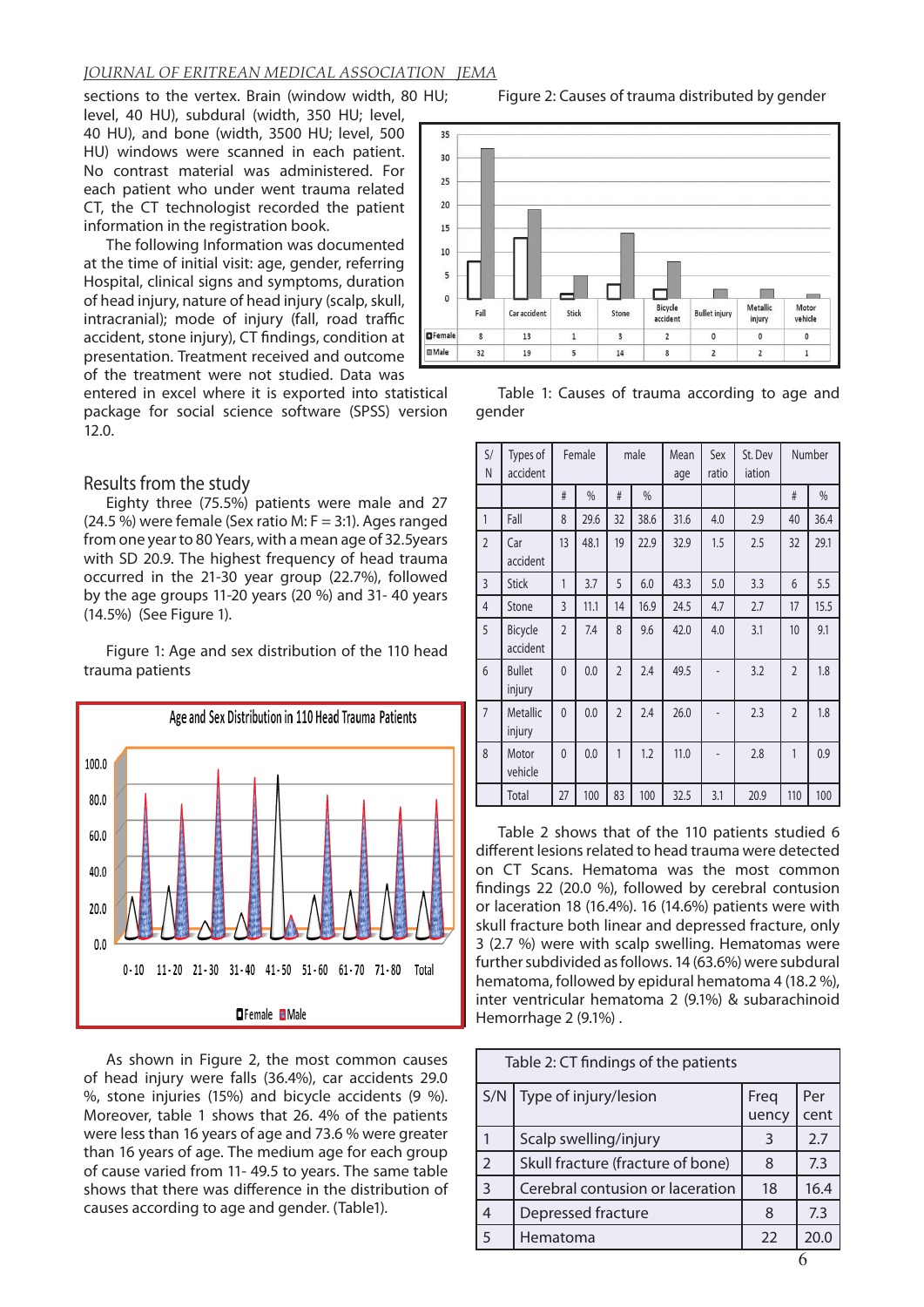#### *JOURNAL OF ERITREAN MEDICAL ASSOCIATION JEMA*

| 6              | FBS in brain                     |                          | 0.9  |
|----------------|----------------------------------|--------------------------|------|
| $\overline{7}$ | Normal finding                   | 50                       | 45.5 |
|                | Total                            | 110                      | 100  |
|                | Sub-Heamatoma                    |                          |      |
|                | 5.1 Epidural Hematoma            | 4                        | 18.2 |
|                | 5.2 Subdural Hematoma            | 14                       | 63.6 |
|                | 5.4 Inter-ventricular Hematoma   | $\mathfrak{D}$           | 9.1  |
|                | 5.5 Sub-arachnoids<br>Hemorrhage | $\overline{\phantom{0}}$ | 9.1  |

Table 3 shows that patients were more likely to have a positive finding if the injury was sustained from bicycle accident (90%) and car accidents (62.5%.) Chisquare tests done showed that the causes of head trauma were found to be linearly associated with the CT finding at  $(P<0.0 48)$ .

| Table 3: Type of injuries vs. CT finding |                         |                |          |                |  |
|------------------------------------------|-------------------------|----------------|----------|----------------|--|
|                                          |                         | CTFindings_2   | Total    |                |  |
|                                          |                         | Positive       | Negative |                |  |
| Type of<br>injury                        | Fall                    | 15             | 25       | 40             |  |
|                                          | Car accident            | 20             | 12       | 32             |  |
|                                          | <b>Stick</b>            | 3              | 3        | 6              |  |
|                                          | Stone                   | 10             | 7        | 17             |  |
|                                          | <b>Bicycle accident</b> | 9              |          | 10             |  |
|                                          | <b>Bullet injury</b>    | $\overline{2}$ | 0        | $\overline{2}$ |  |
|                                          | Metallic injury         | 1              |          | $\overline{2}$ |  |
|                                          | Motor vehicle           | $\Omega$       |          |                |  |
| Total                                    |                         | 60             | 50       | 110            |  |

Table 4 shows that the incidence of positive CT findings was high in patients with weakness of extremities and hemiplegia and in the unconscious patients. CT done for head aches; dizziness nausea and vomiting were of less diagnostic value. Chi -square test shows that there was statistically significant association between the clinical signs and CT findings (P<0.026).

| Table 4: Clinical finding vs. CT Findings        |              |              |     |  |  |
|--------------------------------------------------|--------------|--------------|-----|--|--|
| Clinical findings.                               | CT Findings. | <b>Total</b> |     |  |  |
|                                                  | Positive     | Negative     |     |  |  |
| Head ache + Dizziness                            | 8            | 14           | 22  |  |  |
| Nausea + Vomiting                                | 16           | 13           | 29  |  |  |
| Loss of consciousness/<br>unconsciousness + Coma | 14           | 4            | 18  |  |  |
| Confusion/disorientation +<br>Restlessness       | 12           | 16           | 28  |  |  |
| Weakness of extremities +<br>hemiplegia          | 10           | 3            | 13  |  |  |
| Total                                            | 60           | 50           | 110 |  |  |

Discussion

Head injury is a universal problem affecting relatively young people in general and male sex in particular. In our study the age of patients varied from 1 year to 80 years. Majority of patients found to be in third decade of life. The second highest age group was in second decade followed by fourth decade. These three age groups are the most active groups of society who spend most of their time out of their houses for education and to earn the livelihood are more prone to accidents.

A steady decline was also noted after the age of 40 years. Patients above the age of 60 years were rather less mobile and therefore unlikely to get involved in road traffic accidents.

The male: female ratio of 3:1 observed in this study is a common trend in previous reports. Most of the USA reports show an incidence ratio of >2:1 for males compared to females. 9 The reason for male predominance is that males move out of their homes more frequently and are more actively working than females. Our series showed fall accidents as a major cause of head trauma. In similar studies in Brazil aggression which includes assaults and fire arm injuries were the commonest cause of head trauma <sup>10</sup>. Other series showed automobile accidents as a major cause of head trauma. In the USA, more than one third of causes were related to automobile accidents<sup>11</sup> which is comparable to findings from our study.

A study in Ghana and another in Nigeria showed road traffic accidents were the commonest causes of head injury 12, 13. Our findings are thus not in keeping with the above mentioned literature. In our series 60 (54.5%) of 110 patients presented positive CT findings related to acute trauma. Studies in Brazil, presented positive CT findings in a quarter of cases mild head trauma 10 while in Ghana the proportion nearly half of the cases with positive CT findings 12.

A study in Nigeria, <sup>13</sup> in patients with moderate to severe head injury shows 87 % patients had abnormal CT findings. It is conceivable that methodological differences among those studies and ours may account for such different proportions. Regarding, lesion types, intracerebral hematoma was the most common finding. Bordingon et al  $10$  and Jeret et al<sup>14</sup> found less than 10% among mild head trauma patients. What probably explains our higher number of intracerebral hematoma was that we included all patients with acute trauma (mild to severe injury). Our study found 14 (63.6%) subdural hematoma, 4 (18.2%) epidural hematoma. 2 (9. %) inter ventricular hematoma and 2 (9.1%) subarachinoid hemorrhage. The sensitivity of CT in detecting intracranial hemorrhage is noted in this study. Cerebral contusions were seen in 12.9% 10.

The present study showed similar proportions of symptoms associated with positive CT scans, have included headache, dizziness, nausea, vomiting loss of consciousness, weakness of extremities and hemiplegia. The incidence of CT findings was high in patients with weakness of extremities and hemiplegia and in the unconscious patients. CT done for headaches; dizziness and vomiting were of less diagnostic value.